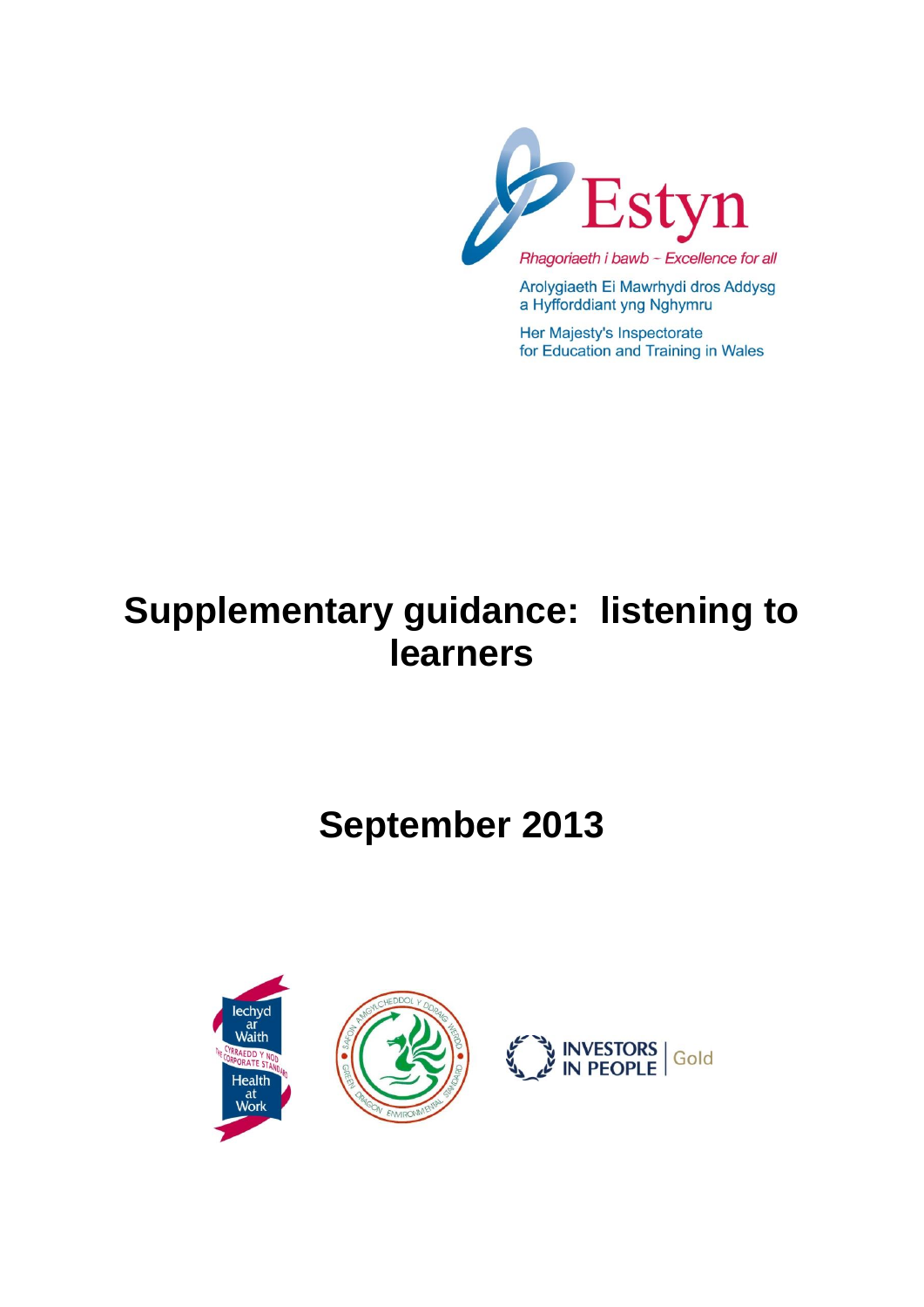#### **The purpose of Estyn is to inspect quality and standards in education and training in Wales. Estyn is responsible for inspecting:**

- $\lambda$  nursery schools and settings that are maintained by, or receive funding from, local authorities;
- $\overline{\phantom{a}}$  primary schools;
- ▲ secondary schools;
- $\overline{\phantom{a}}$  special schools;
- $\blacktriangle$  pupil referral units;
- $\overline{\phantom{a}}$  independent schools;
- $\blacktriangle$  further education:
- $\overline{\phantom{a}}$  adult community learning;
- $\lambda$  youth and community work training;
- $\overline{\phantom{a}}$  local authority education services for children and young people;
- $\triangle$  teacher education and training:
- work-based learning;
- $\lambda$  careers companies; and
- $\overline{\phantom{a}}$  offender learning.

Estyn also:

- $\triangle$  provides advice on quality and standards in education and training in Wales to the National Assembly for Wales and others; and
- A makes public good practice based on inspection evidence.

Every possible care has been taken to ensure that the information in this document is accurate at the time of going to press. Any enquiries or comments regarding this document/publication should be addressed to:

Publication Section Estyn Anchor Court Keen Road Cardiff CF24 5JW or by email to [publications@estyn.gov.uk](mailto:publications@estyn.gov.uk)

This and other Estyn publications are available on our website: [www.estyn.gov.uk](http://www.estyn.gov.uk/)

**© Crown Copyright 2013: This report may be re-used free of charge in any format or medium provided that it is re-used accurately and not used in a misleading context. The material must be acknowledged as Crown copyright and the title of the report specified.**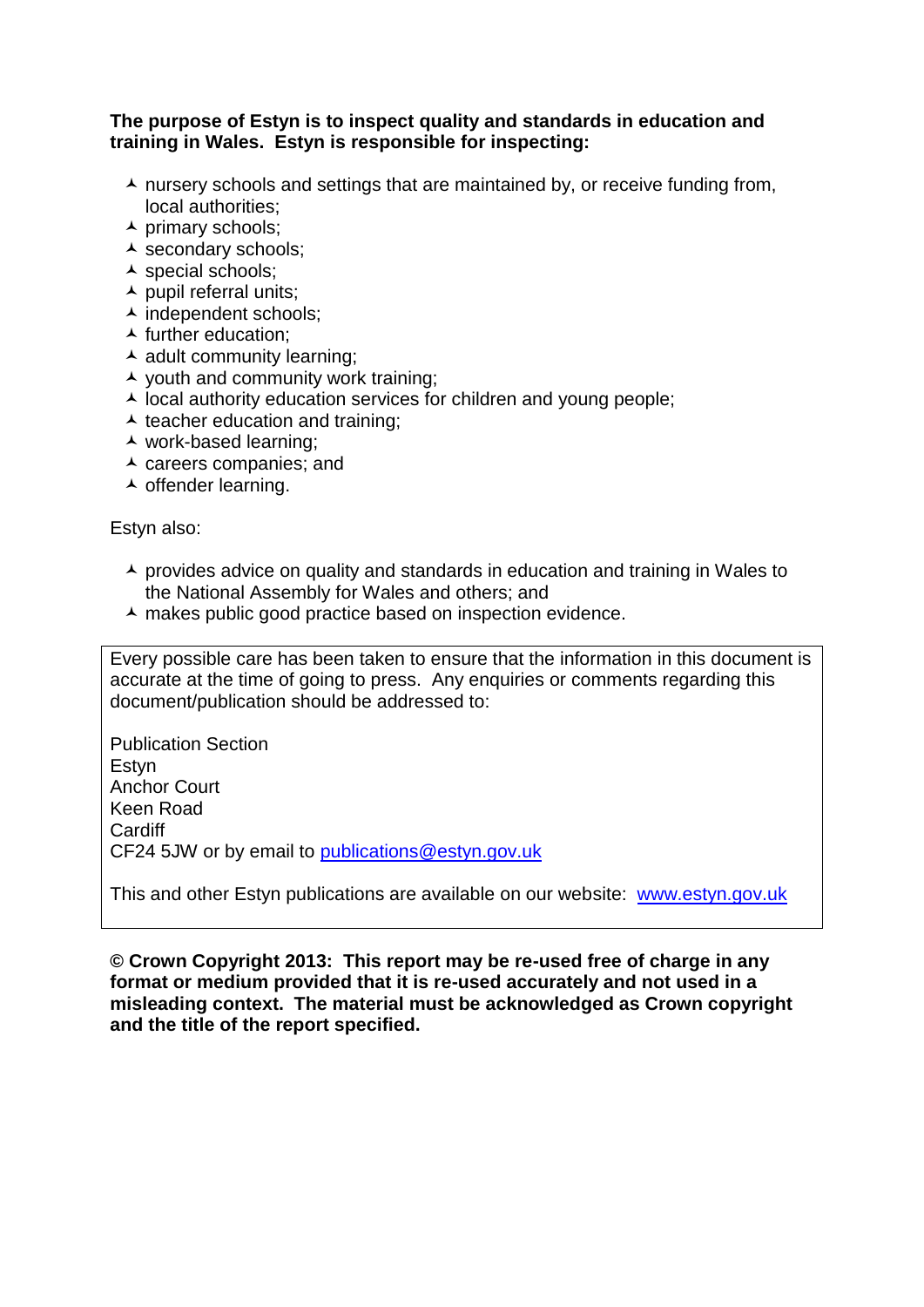# **What is the purpose?**

This provides further guidance for inspectors to use alongside the sector guidance for inspection

### **For whom is it intended?**

For all inspectors

### **From when should the guidance be used?**

September 2010

| <b>Contents</b>                                             |              |
|-------------------------------------------------------------|--------------|
|                                                             |              |
| <b>Introduction</b>                                         | 1            |
| 2 Effective communication                                   | $\mathbf{2}$ |
| 3 Overcoming barriers to communication                      | 3            |
| 4 Asking questions                                          | 4            |
| 5 Effective listening                                       | 5            |
| Matching the style of communication to learners' needs<br>6 | 6            |
| <b>7 Discussing sensitive issues</b>                        | 10           |
| 8 Communicating with vulnerable learners                    | 10           |
| 9 Risk awareness for inspectors                             | 12           |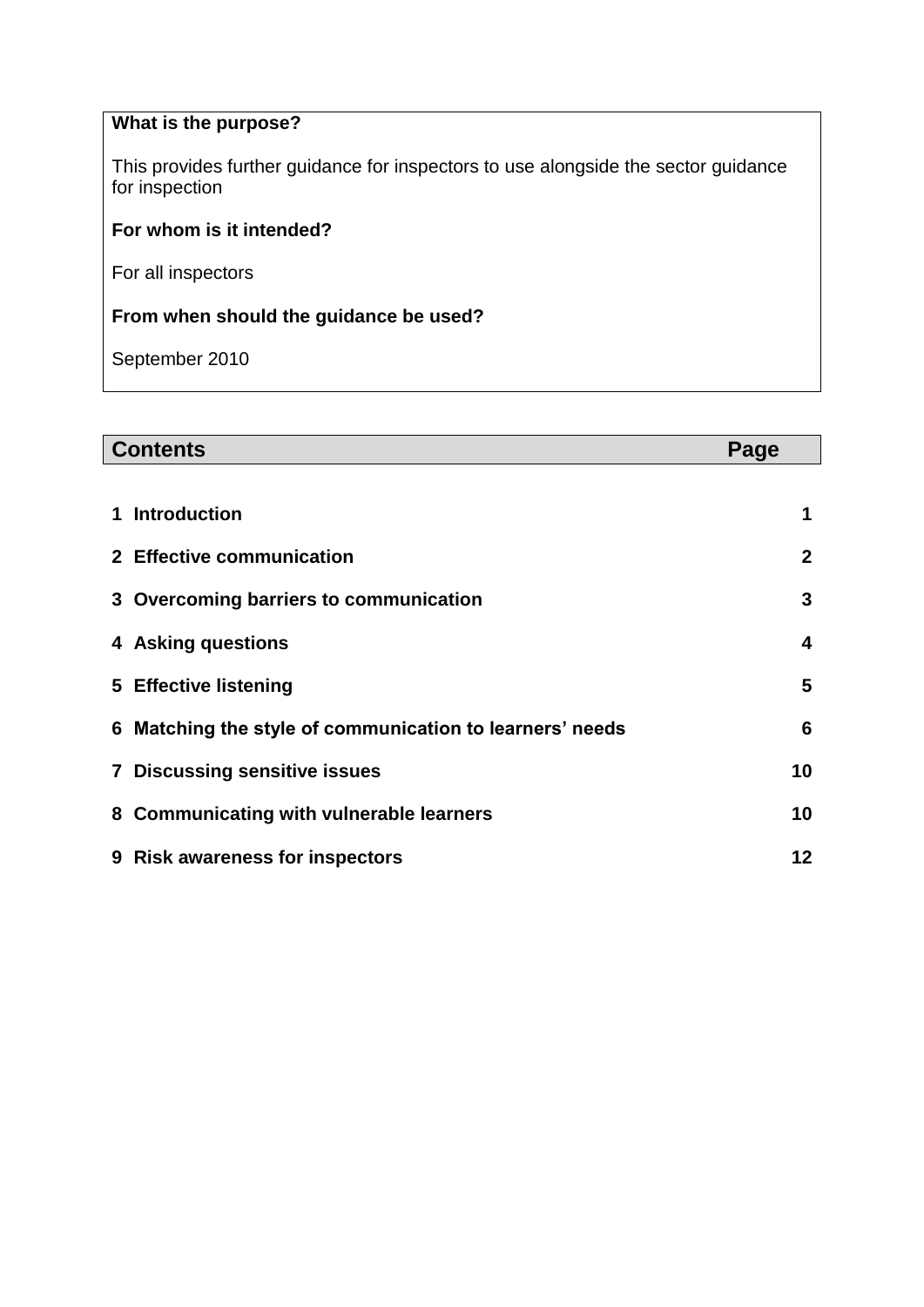## **1 Introduction**

The purpose of the guidance is to help inspectors to communicate effectively with learners in order to gain their views as part of the inspection process.

In addition, the guidance may help providers to gather the views of learners as part of the process of their self-evaluation.

Learner Voice is a key source of evidence of achievement, attitudes and wellbeing.

By listening to learners, inspectors will give learners the opportunity to show their knowledge and understanding of their work, how they are doing and what they need to do to improve. It will also give them an opportunity as to whether they feel supported, and to what extent the provider contributes to their wellbeing.

The learners that are to be interviewed should be selected carefully to provide a valid and reliable source of evidence. There are no set questions for inspectors to ask because the questions will be determined by the particular lines of enquiry identified for the inspection.

Learners will also be able to express their views through surveys that will be carried out before an inspection.

This guidance offers further assistance to inspectors in listening to learners of all ages. It places specific emphasis on listening to learners who may represent particularly vulnerable groups. It describes some of the ways in which inspectors may include these learners and ensure that their views contribute effectively to the process of inspection. However, inspectors should take a balanced account of the views of all learners, as well as of the evidence gained from direct observations when forming judgements.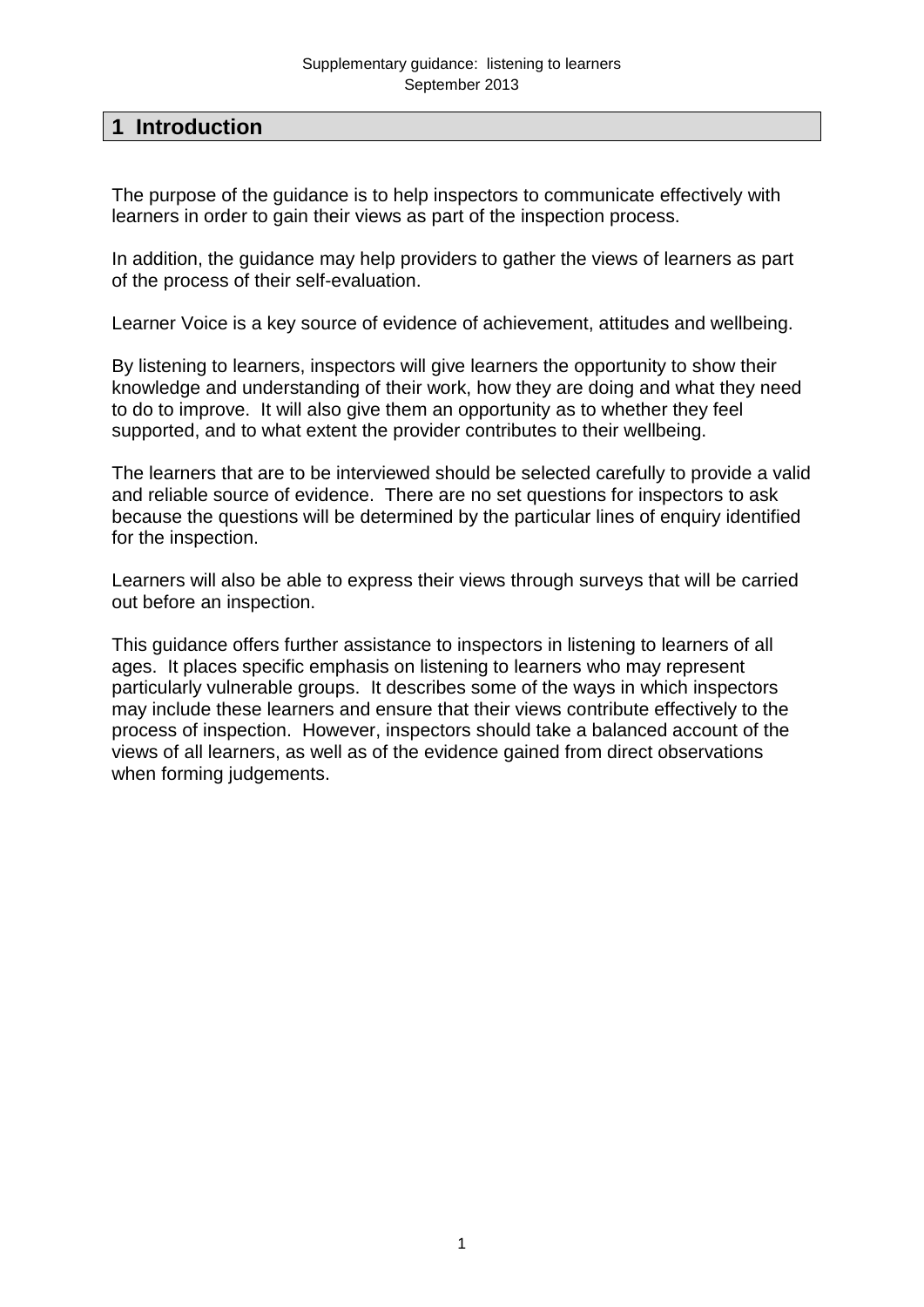# **2 Effective communication**

The following principles underpin effective communication:

- a good relationship with the learner must be established and maintained;
- the emphasis should be on enabling the learner to talk and then listening carefully to the learner's point of view; and
- the style of communication must be suitable for the age, ability and language of the learner.

Establishing a relationship, particularly in a short interview requires the interviewer to show respect and empathy towards the interviewee(s). It also involves recognising and overcoming barriers to communication.

**Respect** is demonstrated by behaviour that makes others feel that they are important, worthwhile and special in some way.

**Genuineness** is shown by behaviour that conveys the message that you are human, trustworthy and have nothing to hide.

**Empathy** is implicit in behaviour that shows that you try to understand the other person's world as they are experiencing it. In other words, you make an effort to 'see it their way'.

Such behaviour includes:

- introducing yourself and remembering the other person's name;
- explaining the purpose of the meeting;
- asking questions tactfully and clearly:
- showing you are listening and asking questions to clarify and check understanding;
- not interrupting or talking over the person;
- being aware of your own and others body language and the emotions that it conveys;
- responding naturally and as honestly as you can; and
- avoiding being defensive.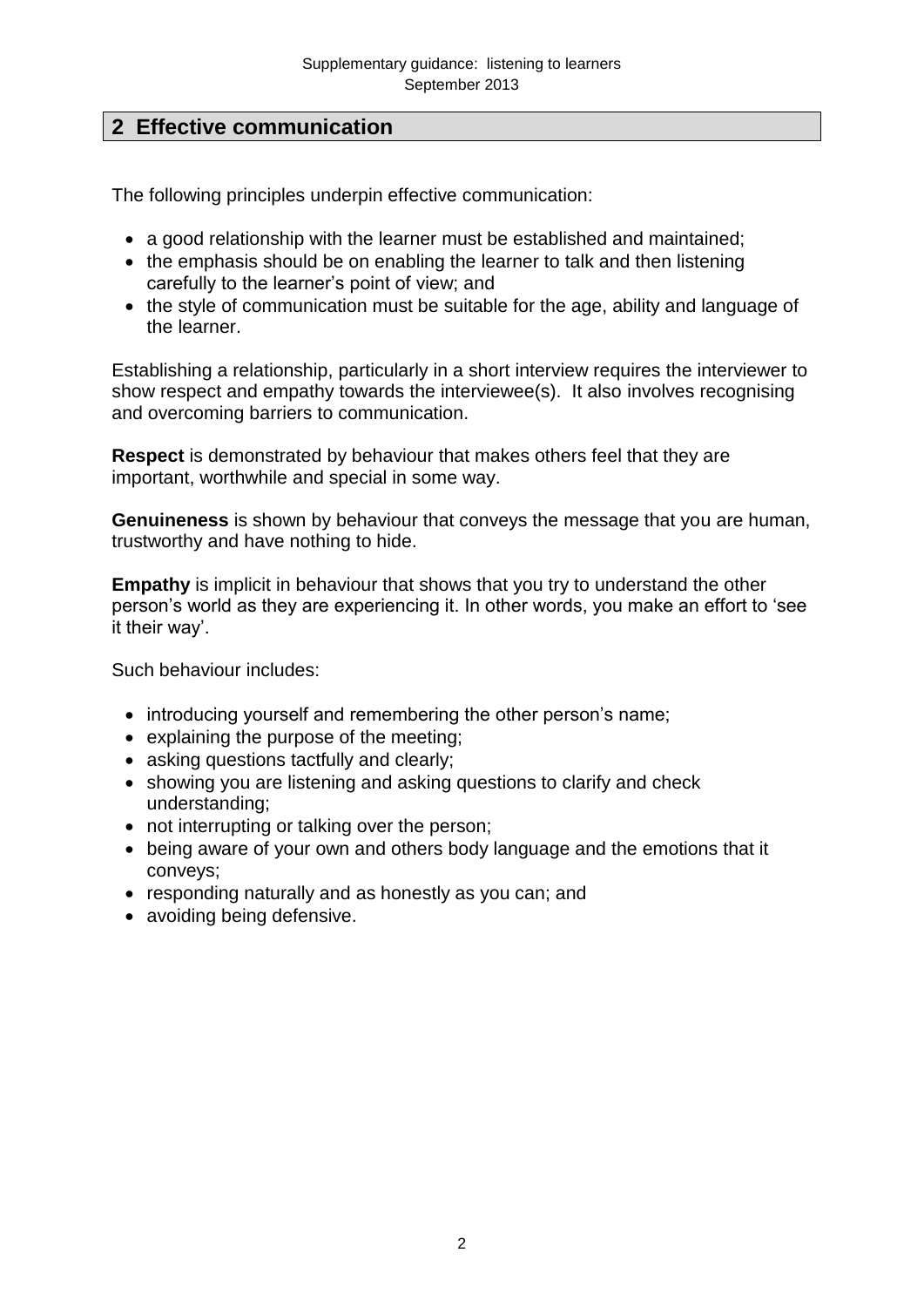## **3 Overcoming barriers to communication**

Learners may be reluctant to talk for a number of reasons, for example they may not be used to giving their opinions or they may lack in confidence. Learners may have a specific difficulty which acts as a barrier to communication and they may fear the consequences of expressing negative views.

In order to minimise these barriers, inspectors should:

- use language that the learners understand by avoiding jargon and being prepared to explain things clearly;
- be aware of any health issues, sensory impairments or of any communication aids the learners may use;
- be aware of any specific difficulties which may impede concentration;
- consider involving a familiar adult who can support the pupils;
- explain the importance and purpose of listening to the learners' views as part of the overall inspection;
- say what they would like to discuss and why;
- $\bullet$  stress that participation is voluntary and that the learner(s) may leave at any time if they do not wish to continue in the meeting;
- tell learners that they should not mention individual members of staff by name in the discussion;
- explain that their views will be kept confidential (unless they tell the inspector anything that might mean that they are not safe);
- stress that what they tell inspectors will not have any effect on their results in exams or assessments;
- reassure them that they will not be named or identified as individuals when the inspectors report their findings; and
- explain how the inspectors will report on their comments and how they can obtain the final report.

When working with a group of learners, it is important to establish the ground rules at the outset so that everyone in the group is able to express their views.

The ground rules may include:

- listening to each other without interruption;
- all contributions are voluntary:
- asking for an explanation if something is not understood; and
- that confidentiality must be respected by everyone.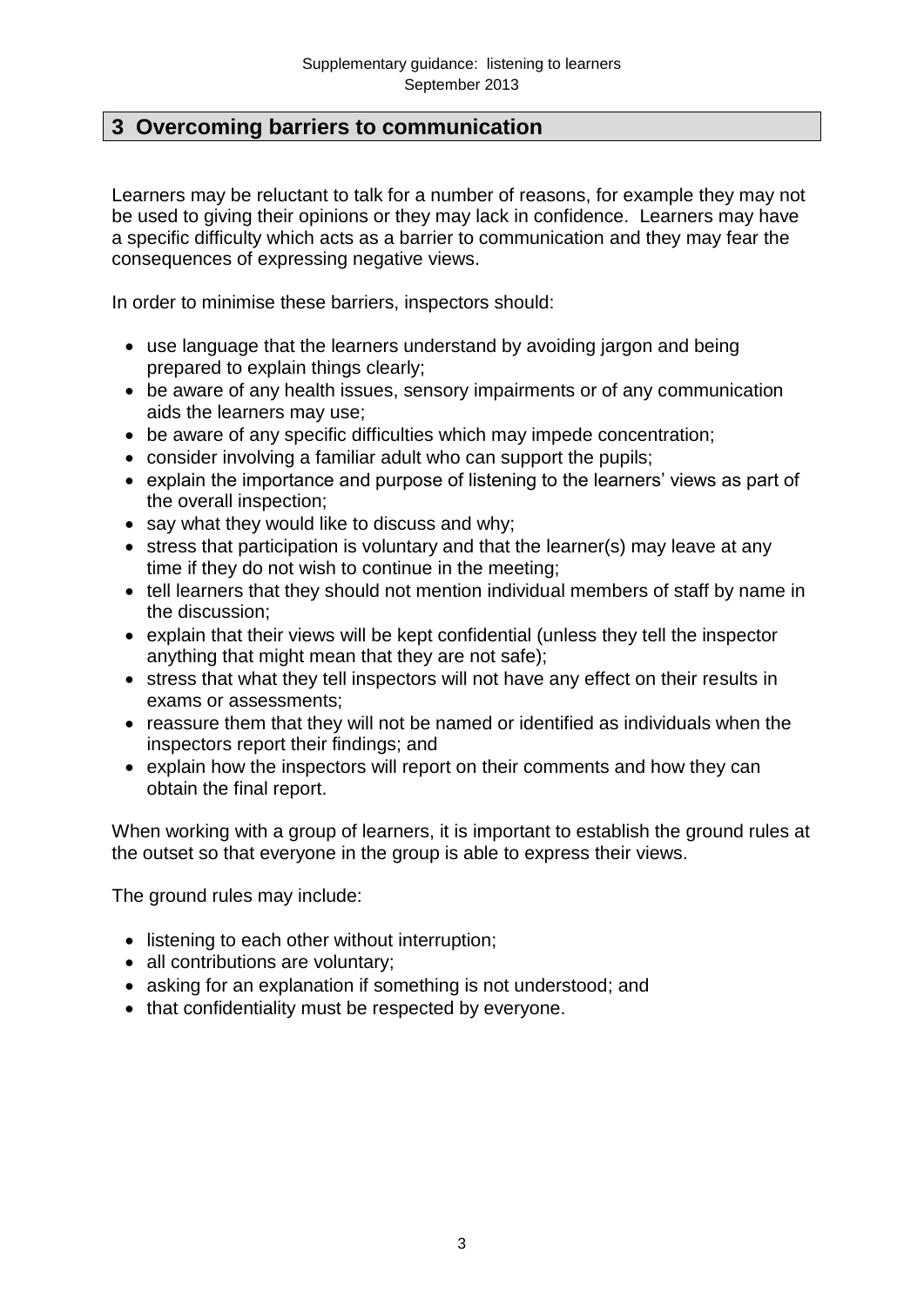# **4 Asking questions**

The way in which questions are asked can result in a range of different responses from learners. Listed below are some strategies which could be used when asking questions.

- ask one question at a time;
- allow time for the learners to respond;
- use strategies such as `think, pair, share` to encourage thinking time,
- make sure everyone in the group has a chance to make a contribution;
- use visual aids or symbols to support understanding of your question; and
- choose questions carefully, bearing in mind that different types of questions have different outcomes (see table below).

| Question     | <b>Example</b>                                                                                          | <b>Useful for</b>                                                           | Not useful for                                             |
|--------------|---------------------------------------------------------------------------------------------------------|-----------------------------------------------------------------------------|------------------------------------------------------------|
| type         |                                                                                                         |                                                                             |                                                            |
| Open         | How well are you<br>doing here?                                                                         | <b>Most</b><br>openings/starting<br>points                                  | Learner with<br>communication<br>difficulty unless         |
|              | How can you                                                                                             |                                                                             | support is available                                       |
|              | improve?                                                                                                | Exploring issues and<br>gathering information                               |                                                            |
|              | What happens<br>when?                                                                                   |                                                                             |                                                            |
| Closed       | How many times a<br>week do you have<br>collective worship?                                             | Getting specific<br>factual answers.                                        | Getting broad based<br>information                         |
|              | Who do you talk to if<br>you have problems?                                                             | Short time available<br>for discussion                                      |                                                            |
|              |                                                                                                         | Learner who finds it<br>difficult to talk                                   |                                                            |
| Probing      | Does anyone get<br>treated unfairly?                                                                    | Establishing and<br>checking details of<br>events already                   | Exploring<br>emotionally charged<br>topics                 |
|              | How have you been<br>helped when things<br>are difficult?                                               | known or arising<br>from open question<br>answers                           |                                                            |
|              | What happens if you<br>are unable to get<br>here?                                                       |                                                                             |                                                            |
| Hypothetical | What would you do<br>if?<br>If you could change<br>one thing about the<br>provider what would it<br>be? | Encouraging wider<br>thinking, about an<br>area they are<br>unfamiliar with | If the situation is<br>outside the learners'<br>experience |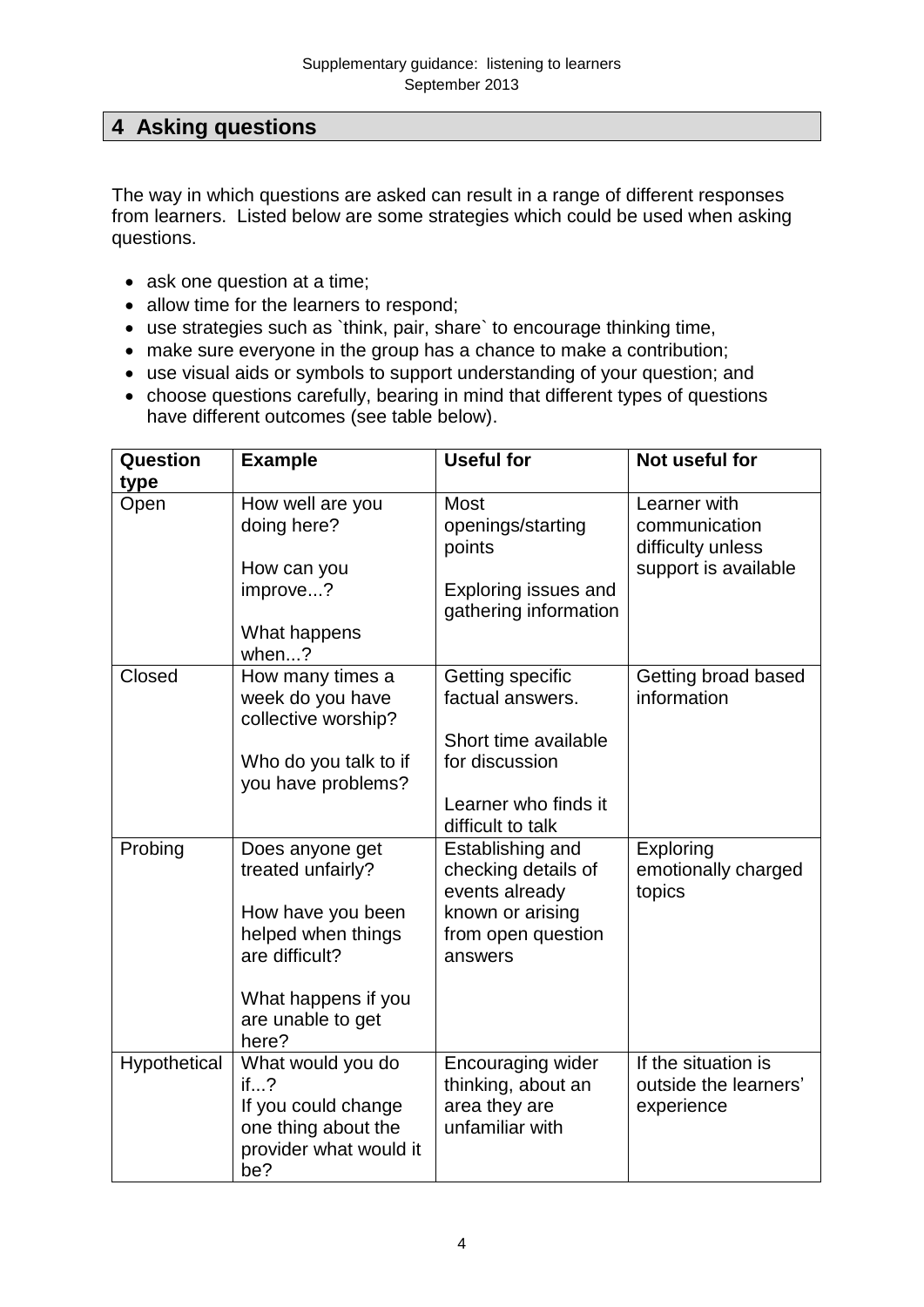|                 | If you were in charge<br>of the provider what<br>would you do to make<br>life better for<br>everyone? |                                                                                           |                                                                                                                               |
|-----------------|-------------------------------------------------------------------------------------------------------|-------------------------------------------------------------------------------------------|-------------------------------------------------------------------------------------------------------------------------------|
| <b>Multiple</b> | A string of questions<br>or statements.                                                               | Never useful                                                                              | Never useful                                                                                                                  |
| Comparison      | Do you prefer A or B?                                                                                 | <b>Exploration of needs</b><br>and values.<br>Provides a starting<br>point for discussion | Where alternatives<br>are unrealistic, or<br>where alternatives<br>provide too great a<br>guide to the direction<br>of answer |

Inspectors should ask a range of questions that take account of the different aspects of the inspection guidance and the type of provision made for the learners.

# **5 Effective listening**

Inspectors should demonstrate by their manner and use of language that they are listening to learners carefully and attentively.

The following statements and questions might be helpful in checking and clarifying the learner's meaning:

- **It sounds as though you are saying that…happens here. Am I right about that?**
- **You seem to be feeling… about that situation. Have I got the right impression?**
- **I'm not sure I fully understand you. Are you saying…? Is that what you mean?**

Also, some simple prompts can help a reluctant speaker to continue:

- **That sounds interesting. Tell me more;**
- **Tell me about another time when…happens; and**
- **Go on – this is really interesting.**

These are often better phrased as imperatives rather than as questions, to avoid the answer **'No, I can't'** to the **'Can you …?'** type of question.

It is important to take care not to paraphrase the learners' statements in a way that 'leads the witness'.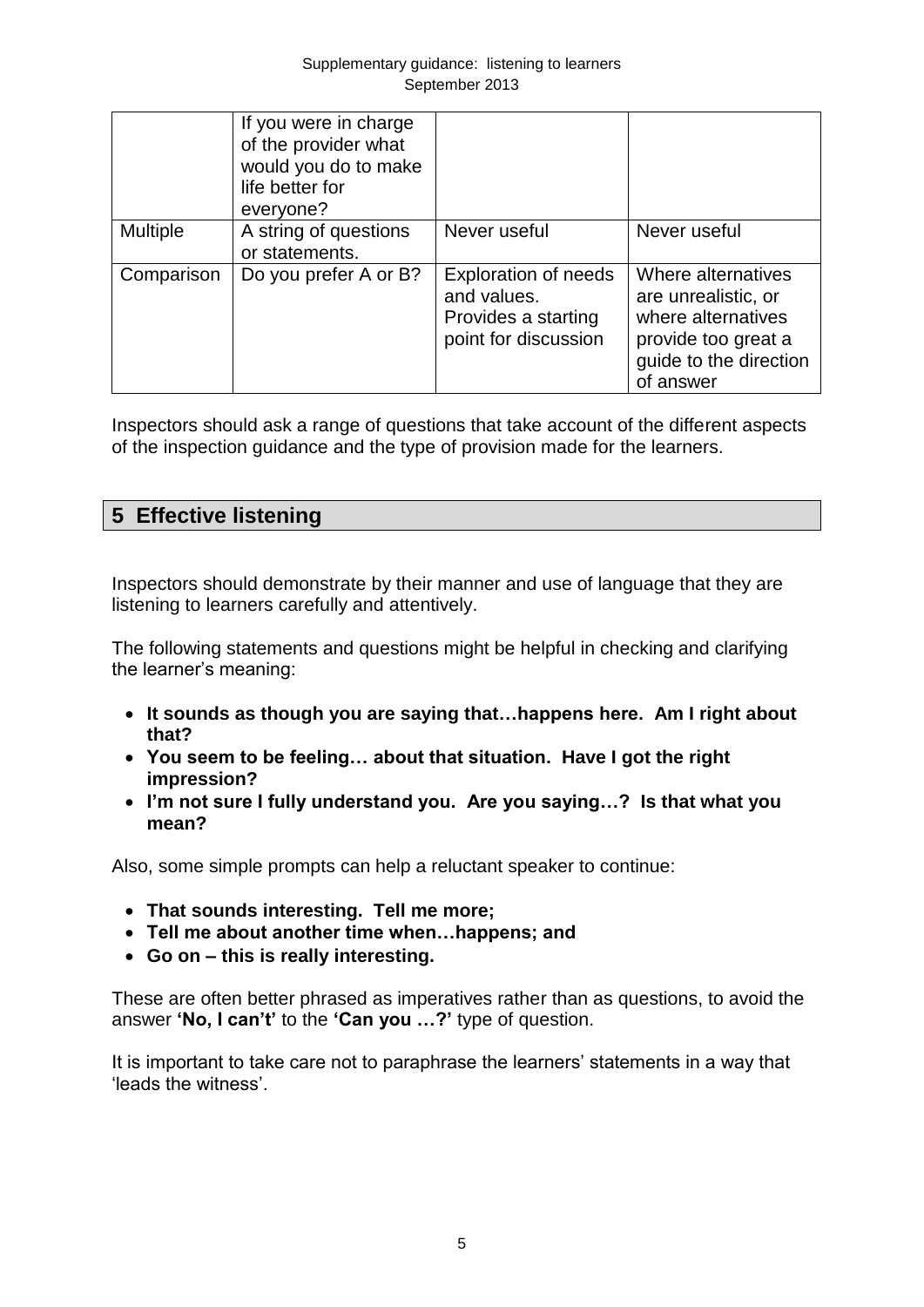# **6 Matching the style of communication to the learners' needs**

It is important to take account of the fact that the developmental age of some learners may not match their chronological age and phase of education. This is most likely to occur in learners with additional needs or those who have recently returned to learning. It is important in these cases that questions are still age appropriate. The way they are presented should be differentiated, for example, avoiding the use of jargon, the use of visual symbols can be helpful in recording preferences and making choices. The use of smiley or sad faces, Makaton symbols<sup>1</sup>, traffic light symbols, ticks and crosses, access to IT or the support of the individuals chosen support worker can all support listening to learners.

Some learners will be able to communicate their own views once they have had thinking time. Planned formative discussion can build in time for forming and expressing their views. For identified learners, plenty of advance warning and time to prepare will help them to contribute meaningfully. For others, the involvement of their preferred communicator may be required. A distraction free environment, with questions asked over a number of short sessions would be of benefit in some circumstances.

The following table indicates how the context and style of communication can be adapted to match the learners' age and stage of development.

<sup>&</sup>lt;u>.</u> Makaton is a method of communication using signs and symbols and is often used as a communication process for those with learning difficulties.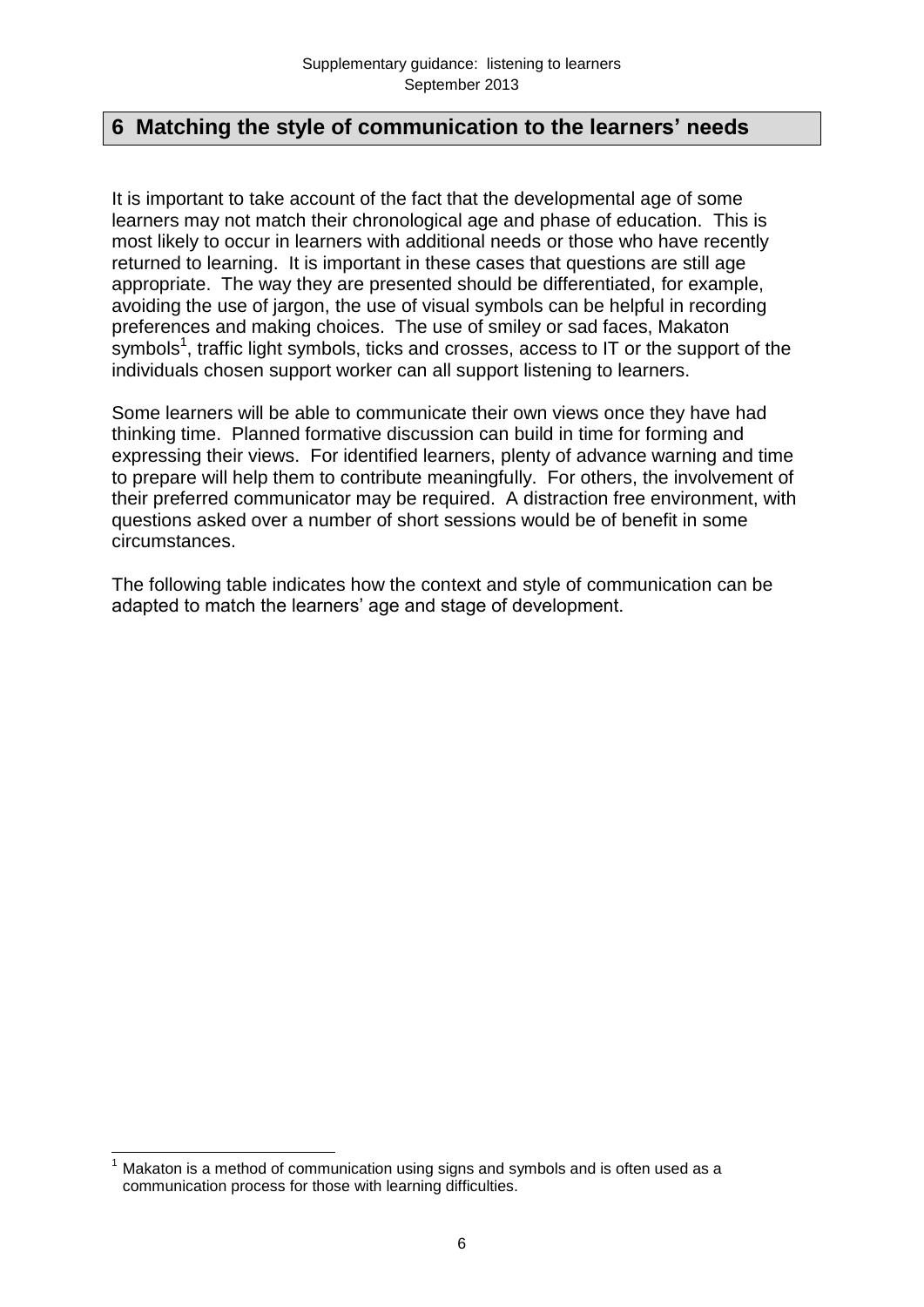#### Supplementary guidance: listening to learners September 2013

| <b>Phase</b>     | <b>Settings</b>                                                                                                                       | <b>Methods</b>                                                                                                                                                                                                                                                                                                                                     | Age related characteristics                                                                                                                                                                                                                                                                                                                               |
|------------------|---------------------------------------------------------------------------------------------------------------------------------------|----------------------------------------------------------------------------------------------------------------------------------------------------------------------------------------------------------------------------------------------------------------------------------------------------------------------------------------------------|-----------------------------------------------------------------------------------------------------------------------------------------------------------------------------------------------------------------------------------------------------------------------------------------------------------------------------------------------------------|
| Under 5s         | Familiar setting<br>including the indoor<br>classroom,<br>lunchtime and<br>outdoor play area                                          | talk, taking care to draw in the quieter<br>$\bullet$<br>children and to match vocabulary to<br>understanding;<br>observation of how children behave;<br>$\bullet$<br>draw pictures;<br>$\bullet$<br>share book; and<br>$\bullet$<br>join in with children's play                                                                                  | Usually happy with visiting adults in<br>familiar setting. Limited vocabulary so<br>interpret behaviour as well.<br>Will only just be learning how to<br>express their feelings<br>May respond to questions with what<br>they think you want to hear<br>May talk about current or most recent<br>experiences when asked 'What do you<br>like doing best?' |
| 5 to 7-year-olds | In the classroom,<br>the playground or at<br><b>lunchtime</b>                                                                         | talk, taking care to draw in the quieter<br>$\bullet$<br>children and to match vocabulary to<br>understanding;<br>share books and hear readers;<br>$\bullet$<br>talk to individuals whilst looking at work in<br>class; and<br>join circle time                                                                                                    | Usually happy to talk to visitors in<br>provider<br>May understand that inspection is<br>important to the provider and to their<br>teacher                                                                                                                                                                                                                |
| KS <sub>2</sub>  | In the classroom,<br>the playground or at<br>lunchtime. Small<br>groups could<br>meeting the library<br>or in a quiet meeting<br>room | scenarios, such as: 'design an ideal provider.<br>is this one like it?';<br>structured discussion on a range of topics<br>$\bullet$<br>drawn from the inspection framework;<br>talk to individuals whilst looking at work in<br>$\bullet$<br>class and hearing readers;<br>observe in class and at playtime; and<br>$\bullet$<br>join at lunchtime | Likely to understand importance of<br>inspection<br>Might be worried about expressing<br>negative views<br>Likely to be comfortable and more<br>forthcoming in small group out of<br>classroom                                                                                                                                                            |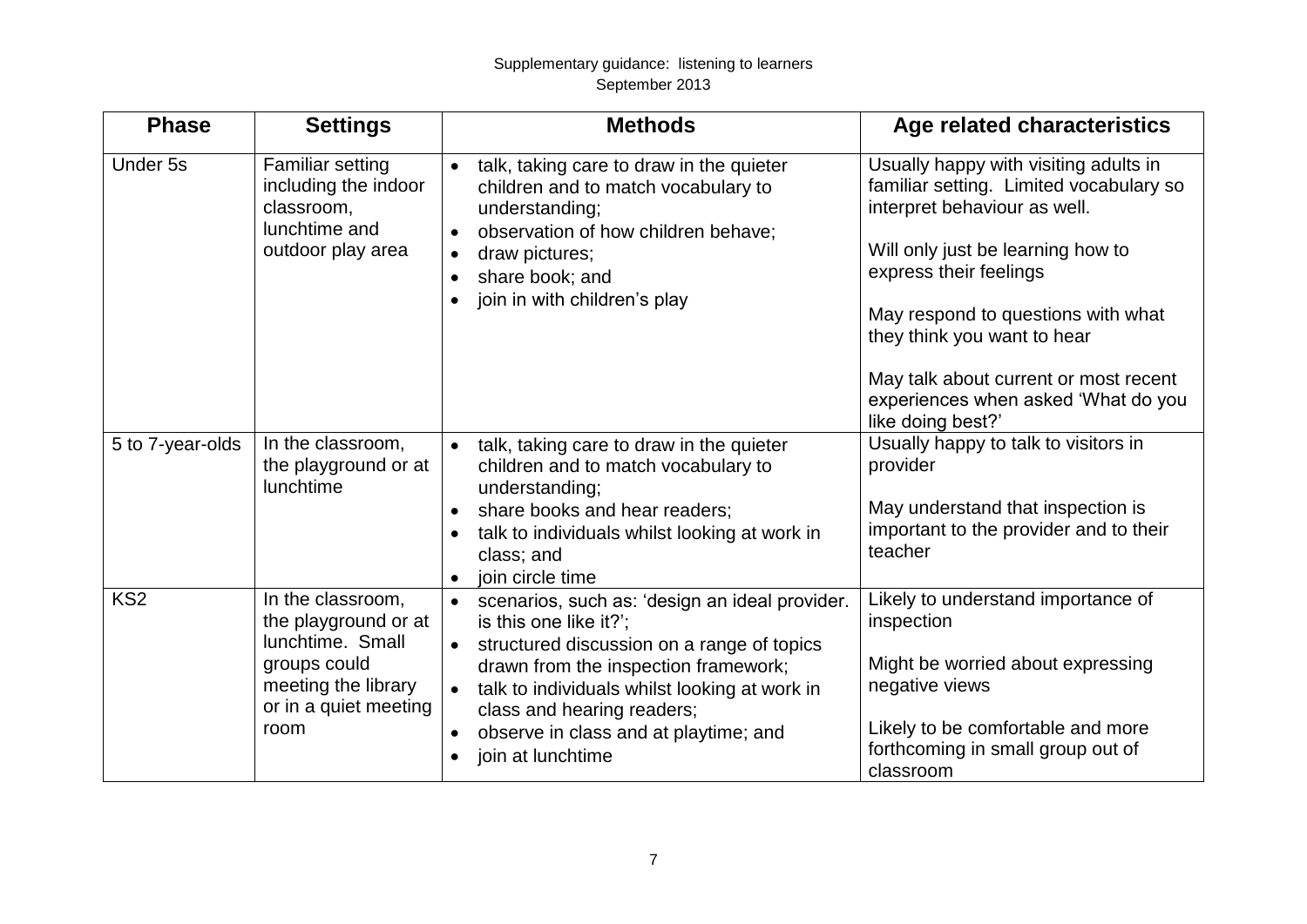| KS3 and KS4                                    | In classrooms.<br>Small groups could<br>meet in the provider<br>library or in a<br>meeting room.<br>Provider council/Eco<br>schools/focus group<br>meeting | structured discussion on a range of topics<br>drawn from the lines of enquiry;<br>talk to individuals whilst looking at work in<br>$\bullet$<br>class;<br>read minutes of provider council/eco<br>committee/focus groups etc;<br>talk to provider council /focus group<br>representatives and ask how they consult<br>with peers and what their impact on the<br>provider has been; and<br>the input the learners have had into<br>self-evaluation report                                                                                                                                                                                                                                                                           | Will understand importance of<br>inspection<br>A few may lack confidence and be<br>reluctant to talk in a large group<br>Many will be confident at being<br>consulted and may need to be<br>encouraged to listen to the views of<br>others<br>Likely to be comfortable and more<br>forthcoming in small group out of<br>classroom         |
|------------------------------------------------|------------------------------------------------------------------------------------------------------------------------------------------------------------|-------------------------------------------------------------------------------------------------------------------------------------------------------------------------------------------------------------------------------------------------------------------------------------------------------------------------------------------------------------------------------------------------------------------------------------------------------------------------------------------------------------------------------------------------------------------------------------------------------------------------------------------------------------------------------------------------------------------------------------|-------------------------------------------------------------------------------------------------------------------------------------------------------------------------------------------------------------------------------------------------------------------------------------------------------------------------------------------|
| 16 <sub>to</sub><br>19-year-olds<br>and adults | Usual work place,<br>student common<br>rooms, youth clubs,<br>youth projects,<br>meeting rooms,<br>students union,<br>community learning<br>centre         | structured discussion on a range of topics<br>drawn from the lines of enquiry;<br>use simple questions that deal with one<br>$\bullet$<br>issue at a time;<br>talk to individuals whilst looking at work,<br>either in the work-based learning setting or in<br>class;<br>read minutes of student union /eco<br>$\bullet$<br>committee/focus groups / adult learners<br>council, etc;<br>talk to students union reps/focus group<br>$\bullet$<br>representatives and ask how they consult<br>with peers and what impact they have seen,<br>and what issues emerge;<br>analyse student perception questionnaires in<br>FE institutions, work-based learning, careers<br>companies, and local authority youth and<br>adult provision; | Learners may not always be confident<br>to speak in a large group and a few<br>learners may need help in structuring<br>their replies<br>Vulnerable groups and those who have<br>returned to learning after a long gap<br>may need more support, otherwise<br>communication at the chronological<br>age of the learners will be effective |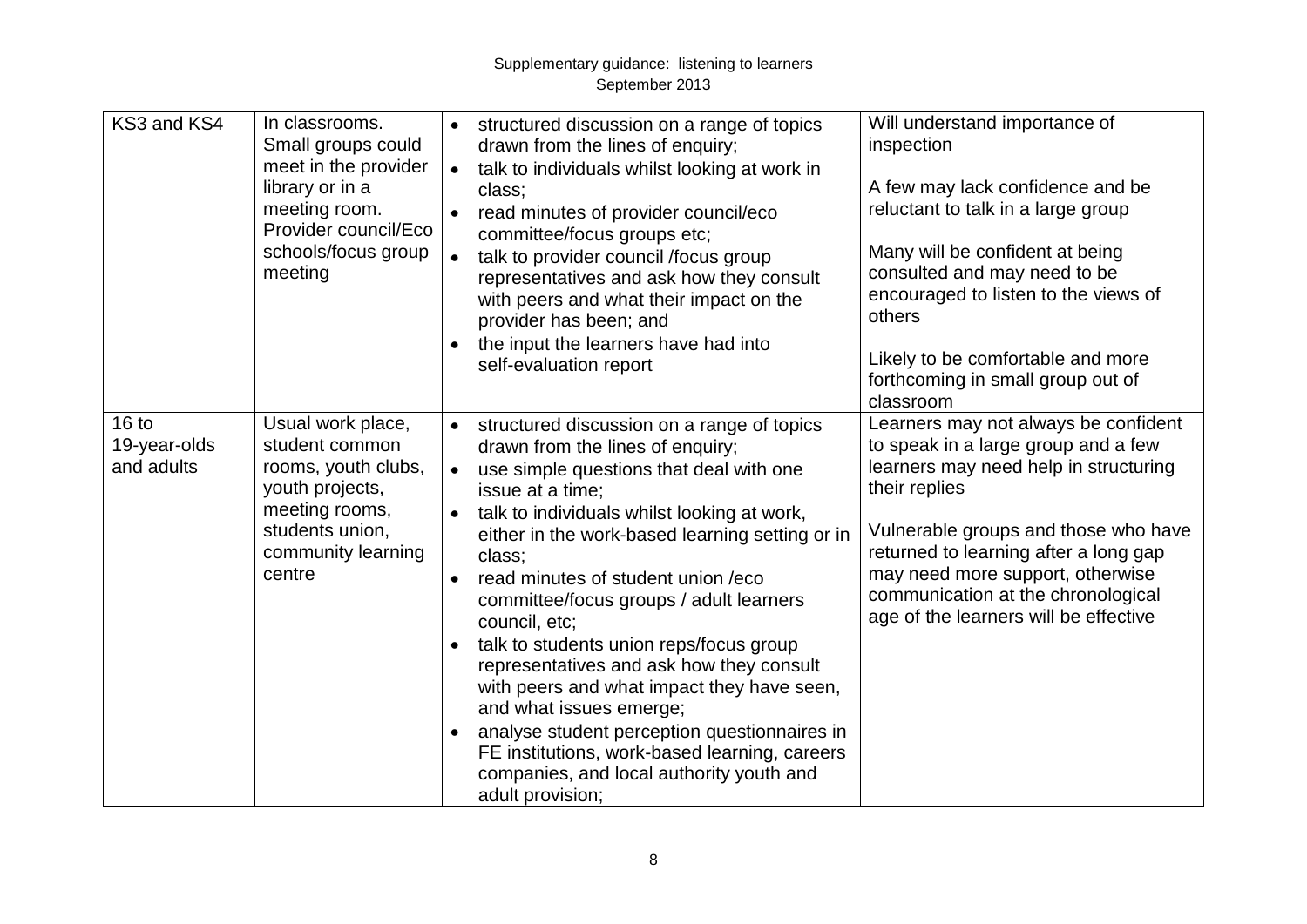#### Supplementary guidance: listening to learners September 2013

|  | ask learners about the feedback they have<br>had from questionnaires;              |  |
|--|------------------------------------------------------------------------------------|--|
|  | talk about the input the learners have had<br>into the self-evaluation report; and |  |
|  | ask if any changes have taken place as a<br>result of their views being heard      |  |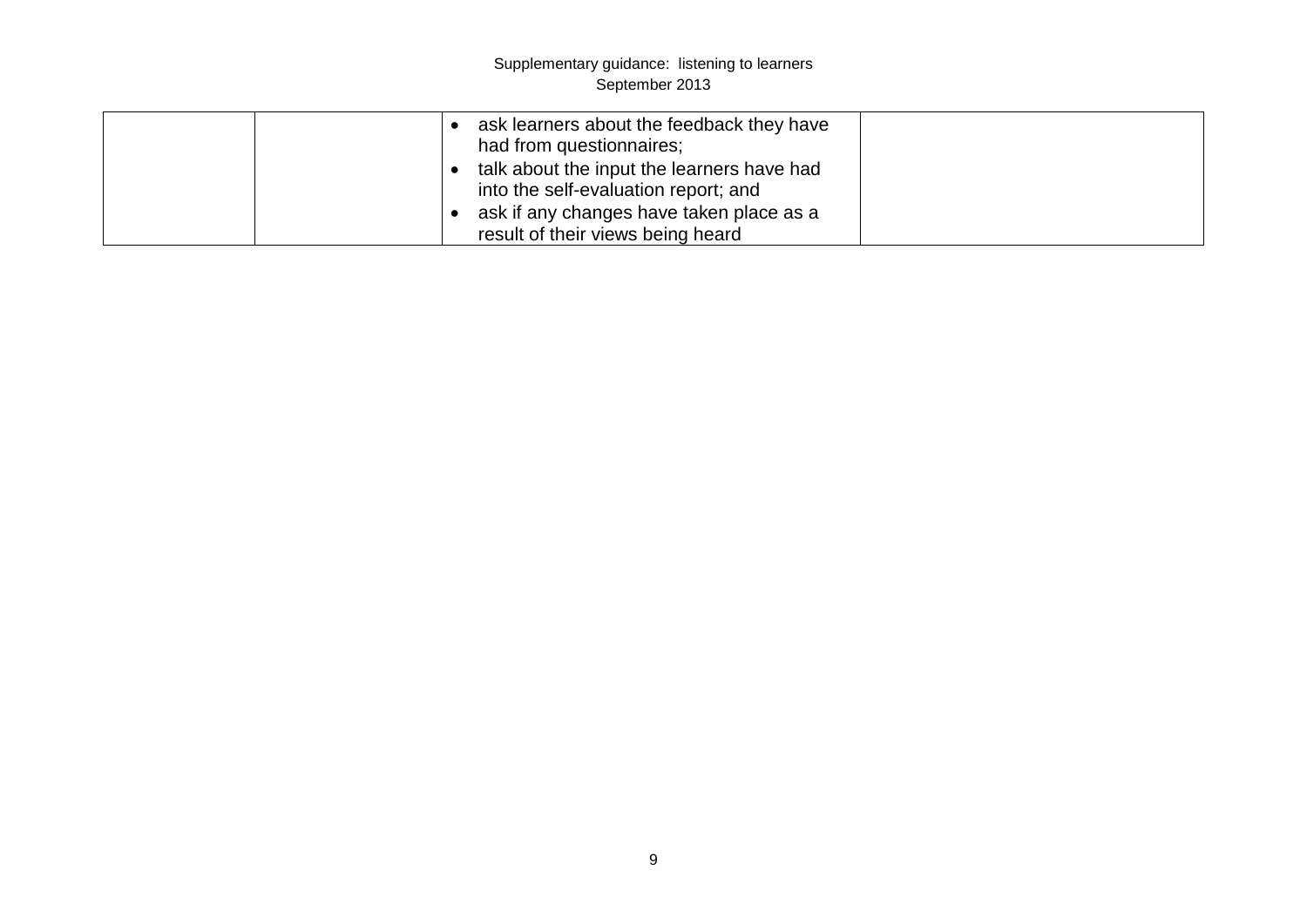# **7 Discussing sensitive issues**

Some learners, particularly those who are vulnerable, may experience distress or become angry when sensitive issues are discussed.

At all times inspectors must act in the best interests of the safety and wellbeing of learners.

It is important to remember that the inspector is there to follow the lines of inquiry of the inspection, not in the position to counsel or to provide support.

When discussing sensitive issues, such as those relating to wellbeing, attendance, or to support provided by the provider, inspectors should do all they can to prevent difficulties arising. If any learners do become angry or upset, the inspector should try to reassure them and should remind them that they can leave the meeting at any time they wish. If they do leave in an angry or distressed state, then the inspector should ensure that they go to a safe place of their choice, or ask for help from another person.

All such incidents must be reported at the first opportunity to the reporting inspector, to a senior member of staff and must be recorded in writing by the inspector.

If a learner wants to make a disclosure, the inspector must follow Estyn's Policy and Procedures for Safeguarding 2009.

#### **8 Communicating with vulnerable learners**

It is essential to ensure that the views of vulnerable learners, namely those whose needs and views may be different from those of the majority of their peers, are included. In order to find out how these groups of learners experience their education or training, it is often useful to talk to them in private in small groups with about three to four learners.

Vulnerable learners include the following groups:

**Very young children** are not considered to have views of their own, and lack the means of expressing their views. They will probably find it more comfortable to talk to an inspector as part of a small group in their usual setting and are likely to need a familiar adult with them. This will be helpful where children have limited expressive language or are shy of strangers.

**Learners with additional learning needs** may be more likely to have difficulty in using verbal language to communicate their views and may have to rely on others to mediate their responses. For some, their actual age will not match their developmental age. Those who have social, emotional or mental health needs are likely to lack the trust and confidence in other people that is essential for effective communication.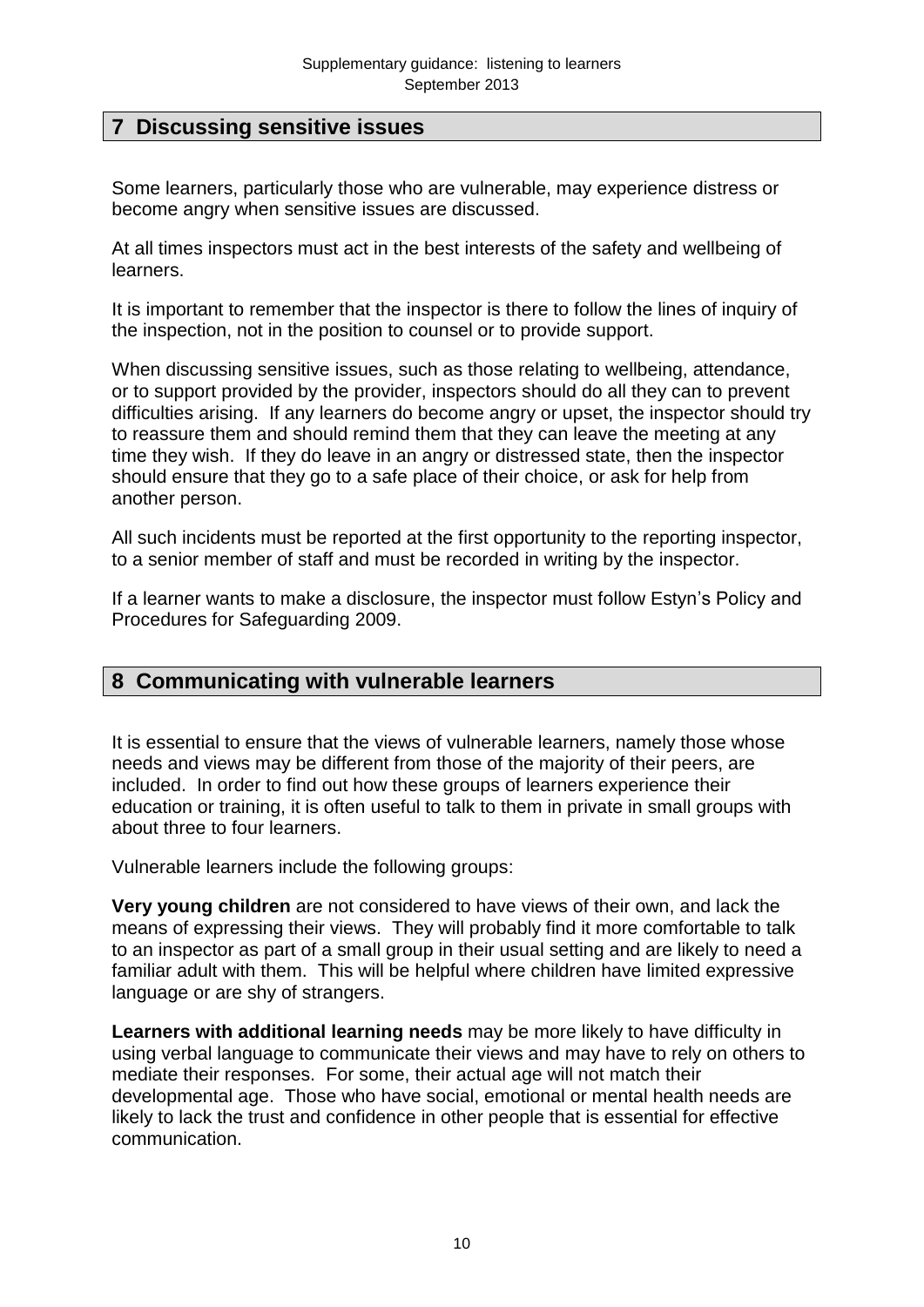**For learners with additional or different communication needs**, inspectors will need to enlist specialist help from those who can use the appropriate mode of communication. This may be, for example, one of the sign languages or picture systems, ICT equipment or Braille.

**Learners with physical health difficulties** who are dependent on others for their care and wellbeing, who may have to put medical care before learning as a priority and who are likely to experience interruptions to their education or training programmes.

**Children excluded from school** who have no voice in the exclusion process and may experience considerable interruption to their education, both before and after the exclusion. They are likely to drop out of education and training, but may reappear in the mental health or criminal justice systems.

**Looked-after children and children on the at-risk register** for whom the educational, social, health and career outcomes are known to be much poorer than those of their peers. They are more likely to have additional learning, social or emotional needs and to discontinue education or training early. They are also likely to drop out of education and training and to reappear in the mental health or criminal justice systems.

**Children and young people in residential educational provision** who are likely to have additional learning needs. It is likely that some of these children and young people are also looked-after children. They may be some distance from home and require particular attention to their care, welfare and protection from harm. **Members of minority ethnic and faith groups** who may find cultural, religious and linguistic barriers to communicating their views as learners and who may experience racism. They may lack trust and confidence that their views matter.

**Learners for whom English is an additional language** may need support in order to communicate with inspectors.

**Travellers'** educational experiences will be very different from the majority of their peers and they are likely to experience social exclusion. They may lack trust and confidence that their views matter.

**Refugees and asylum seekers** may find cultural, religious and linguistic barriers to communicating their views as learners and may experience racism. They will have had very different educational experiences from those of their peers and may have experienced trauma.

Many of these learners will need support in order to communicate with inspectors.